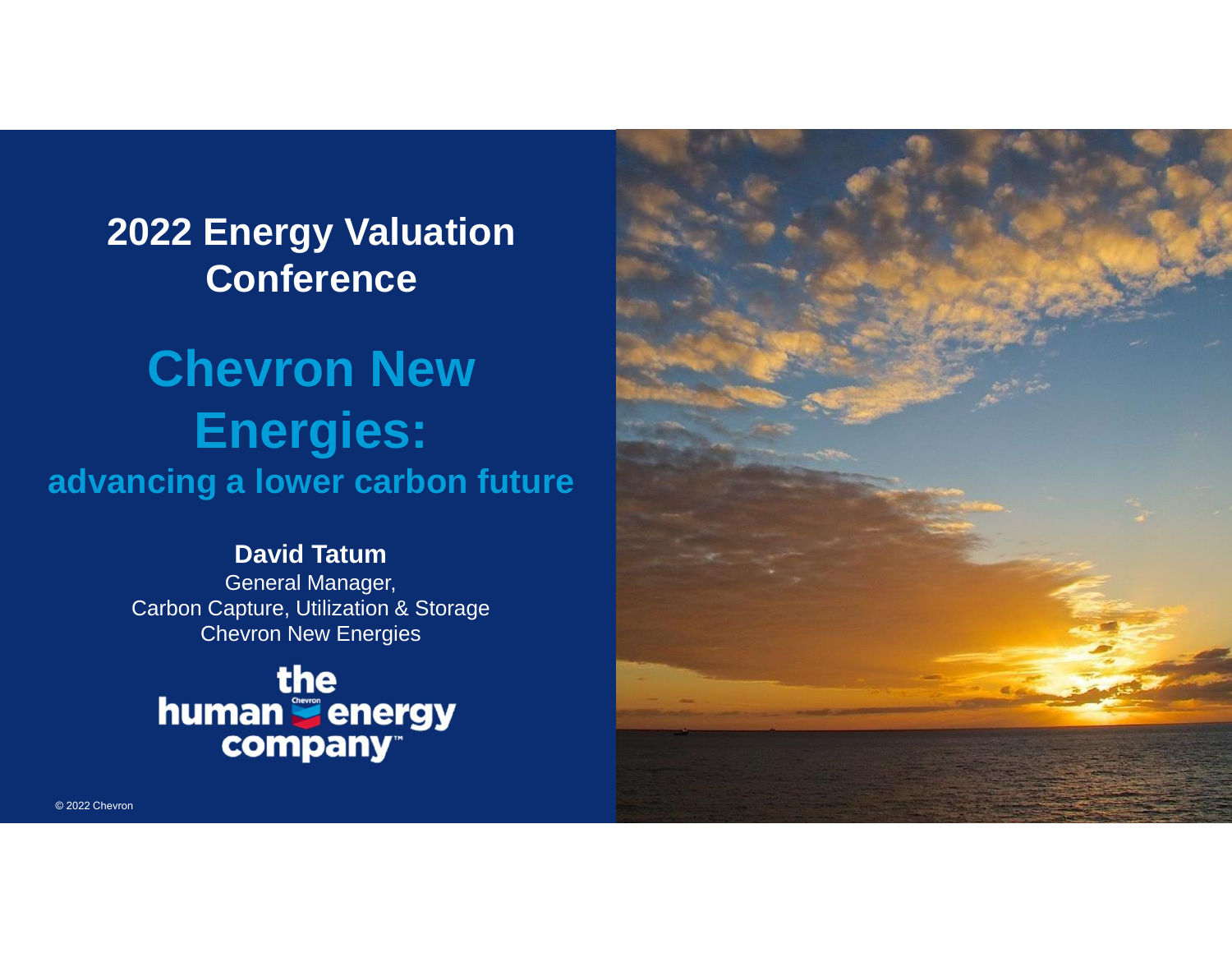### **We believe...**

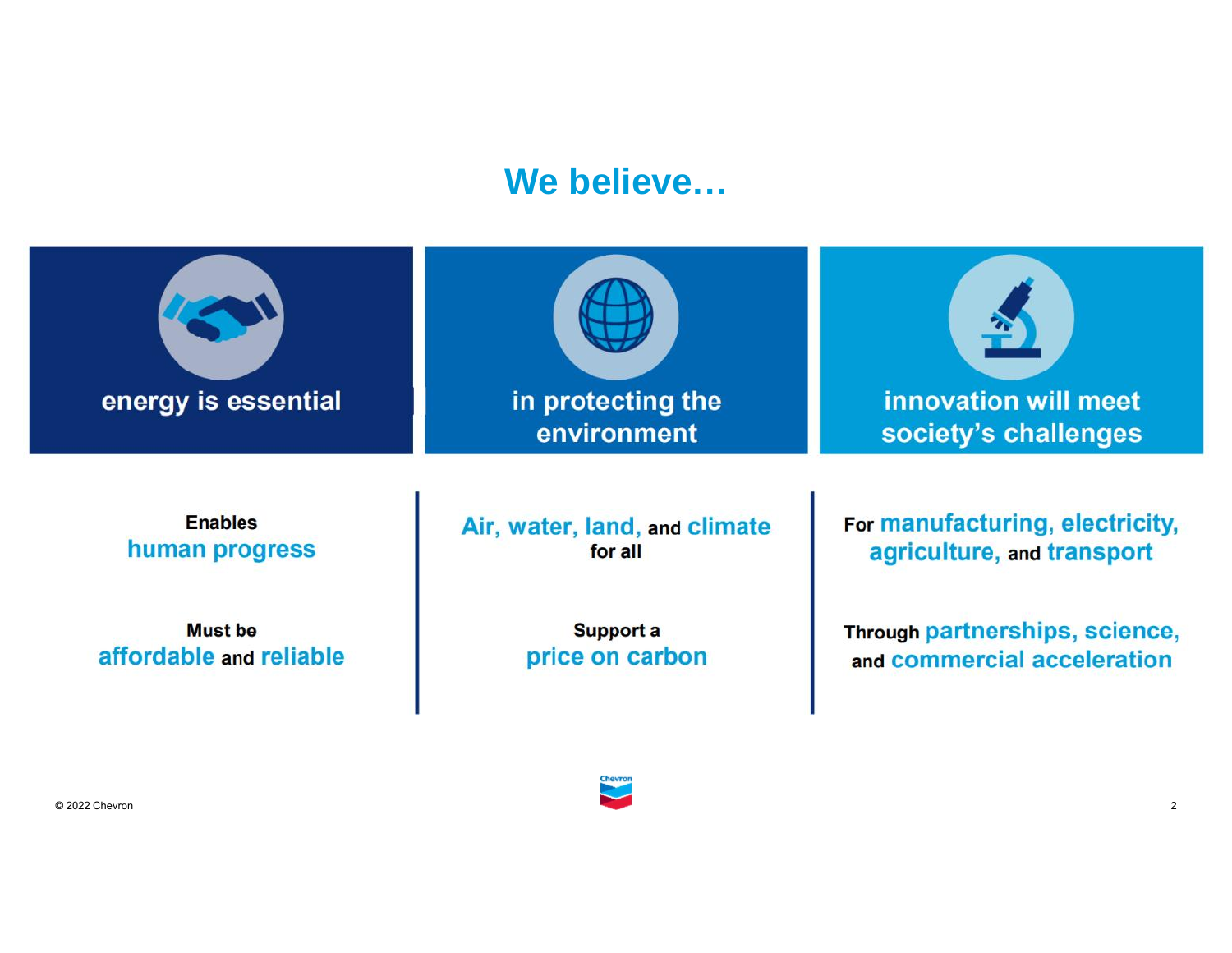## **Advancing growth in our lower carbon energy**

#### **Dedicated New Energies team**

**Renewable fuels integrated with Downstream**

**Focused on U.S. and select Asia markets**

**GHG reduction projects prioritized centrally**

**Continue venture investments and renewable PPAs**

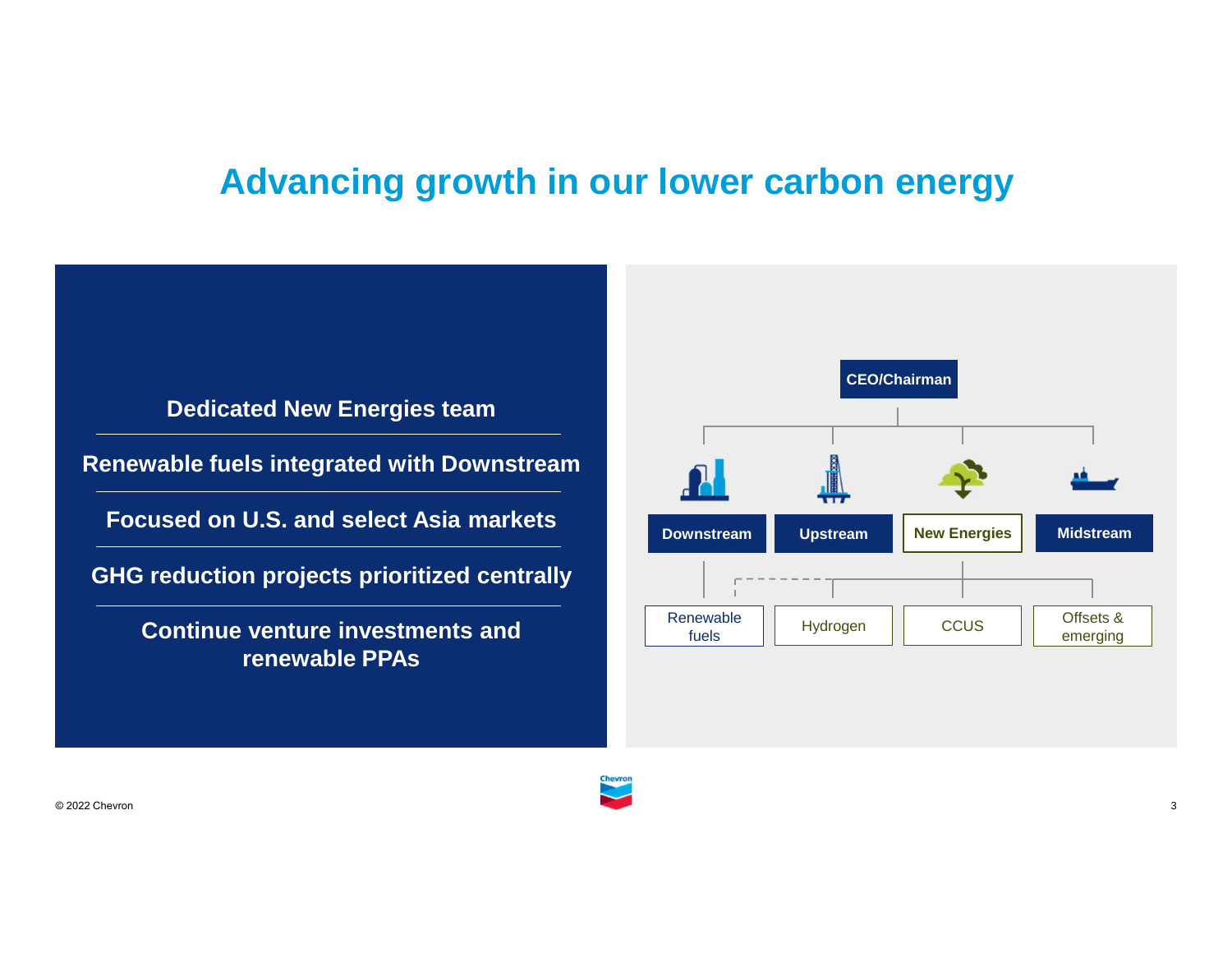### **Our Energy Transition strategy Advance a lower carbon future**



Chevron expects to triple our lower carbon capital versus prior guidance to over \$10 billion between now and 2028: **\$2B in carbon reduction projects** and **\$8B in low carbon investments**

\* Upstream emission intensity Scope 1 and 2 in kgCO<sub>2</sub>e/BOE.Achieving the Upstream 2050 net zero aspiration will<br>require continued partnership and progress in technology, policy, regulations, and offset markets.<br>© 2022 Che require continued partnership and progress in technology, policy, requiations, and offset markets.



\*\*Chevronís approach to hydrogen envisions the use of green, blue, and gray hydrogen. See Climate Change Resilience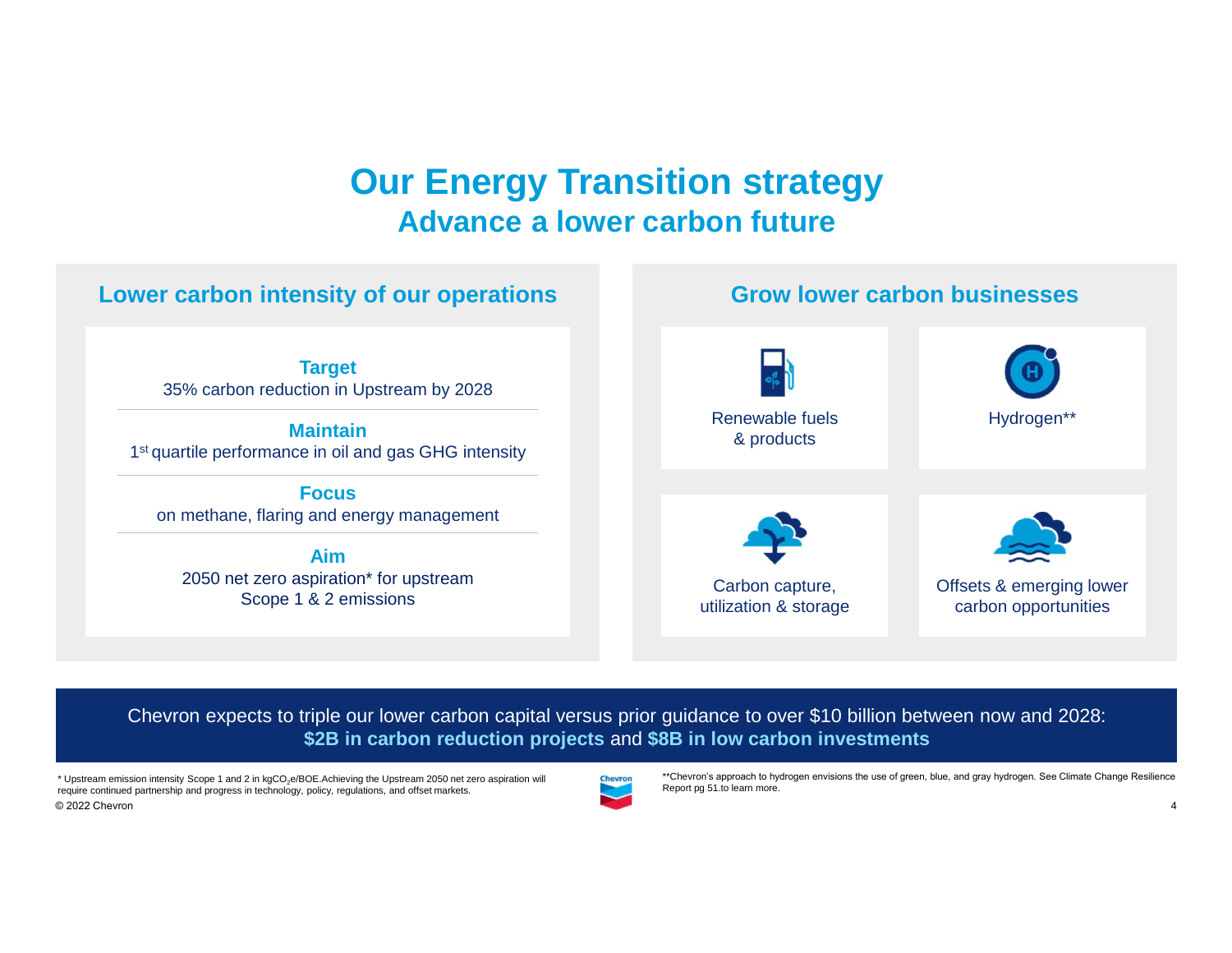### **Advancing a lower carbon future**

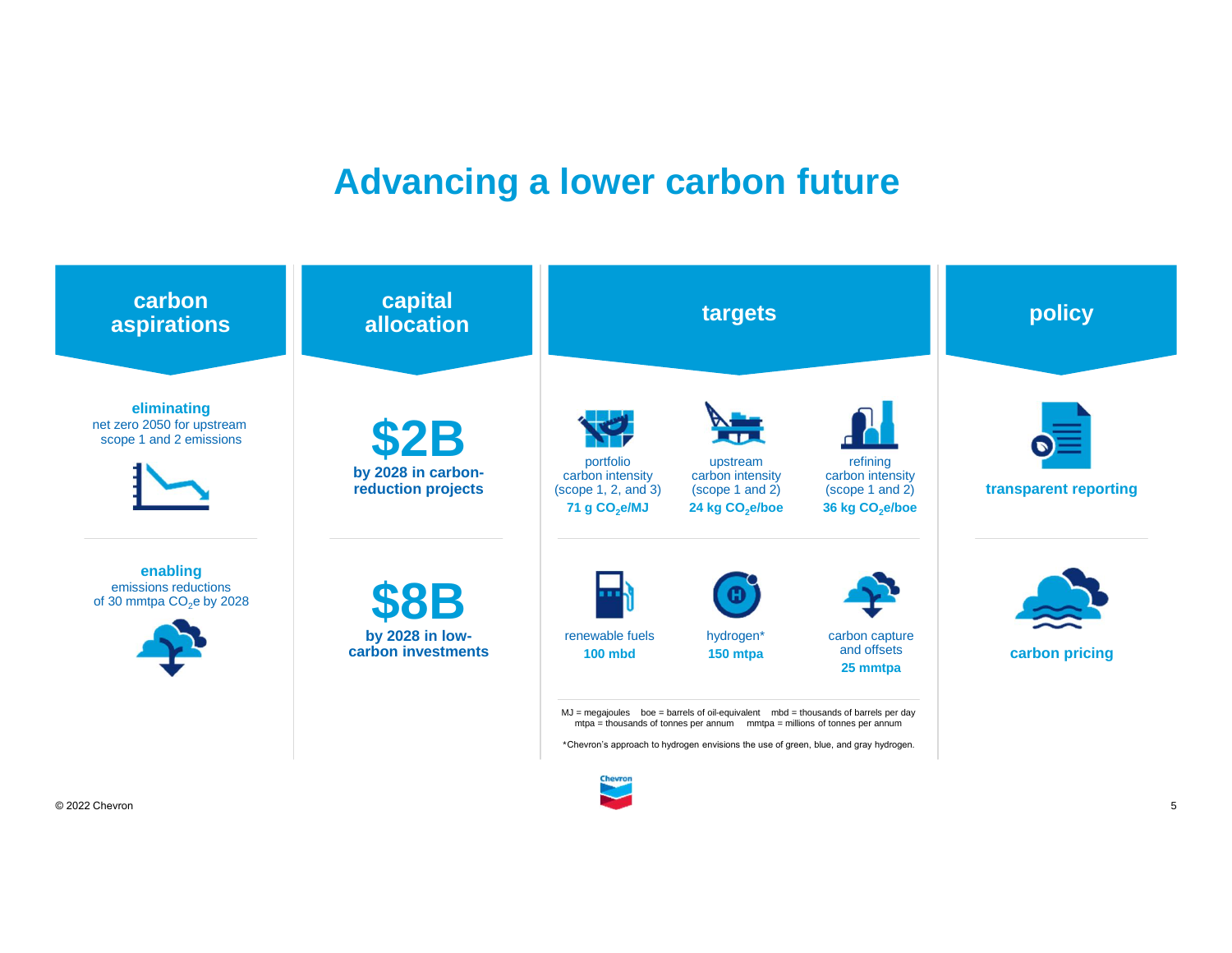## **Investment and roadmap to scale**

| <b>Starting Up</b><br>2021-2025              | <b>Scaling Up</b><br>2025-2030         | <b>At Scale</b><br>2030-2040                |
|----------------------------------------------|----------------------------------------|---------------------------------------------|
|                                              | Develop & scale hubs                   | Established                                 |
| Secure storage                               |                                        | storage portfolio                           |
| <b>Build partnerships</b>                    | Increase 3 <sup>rd</sup> party volumes |                                             |
| Deploy technology                            | Expand blue hydrogen                   | <b>Capture consistent</b><br>higher returns |
| <b>Foundational projects</b>                 | <b>Utilization pilots</b>              |                                             |
| <b>Build synergies with</b><br>blue hydrogen |                                        |                                             |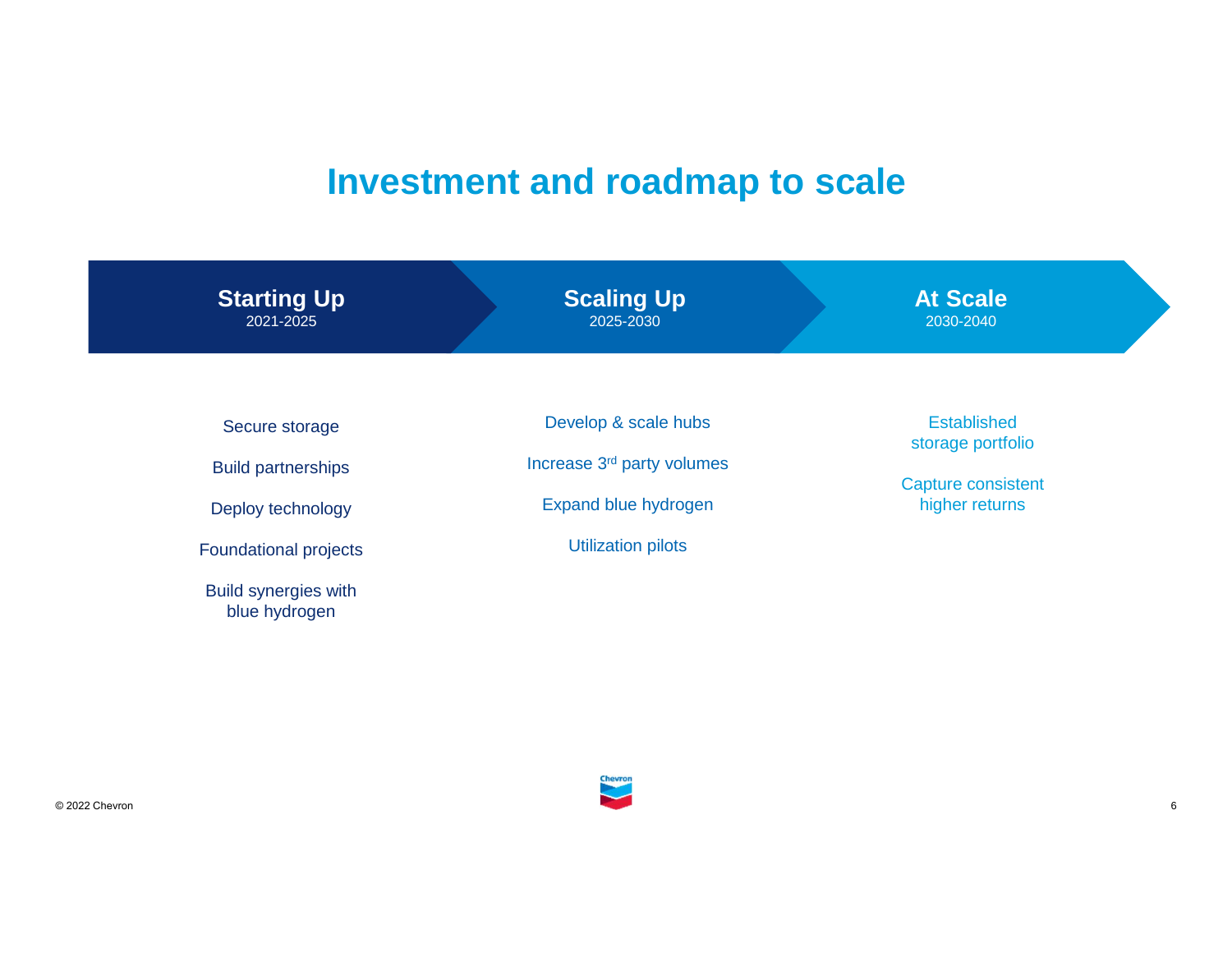## **Look to the center of the Venn**

**Overview of Screening Approach** 

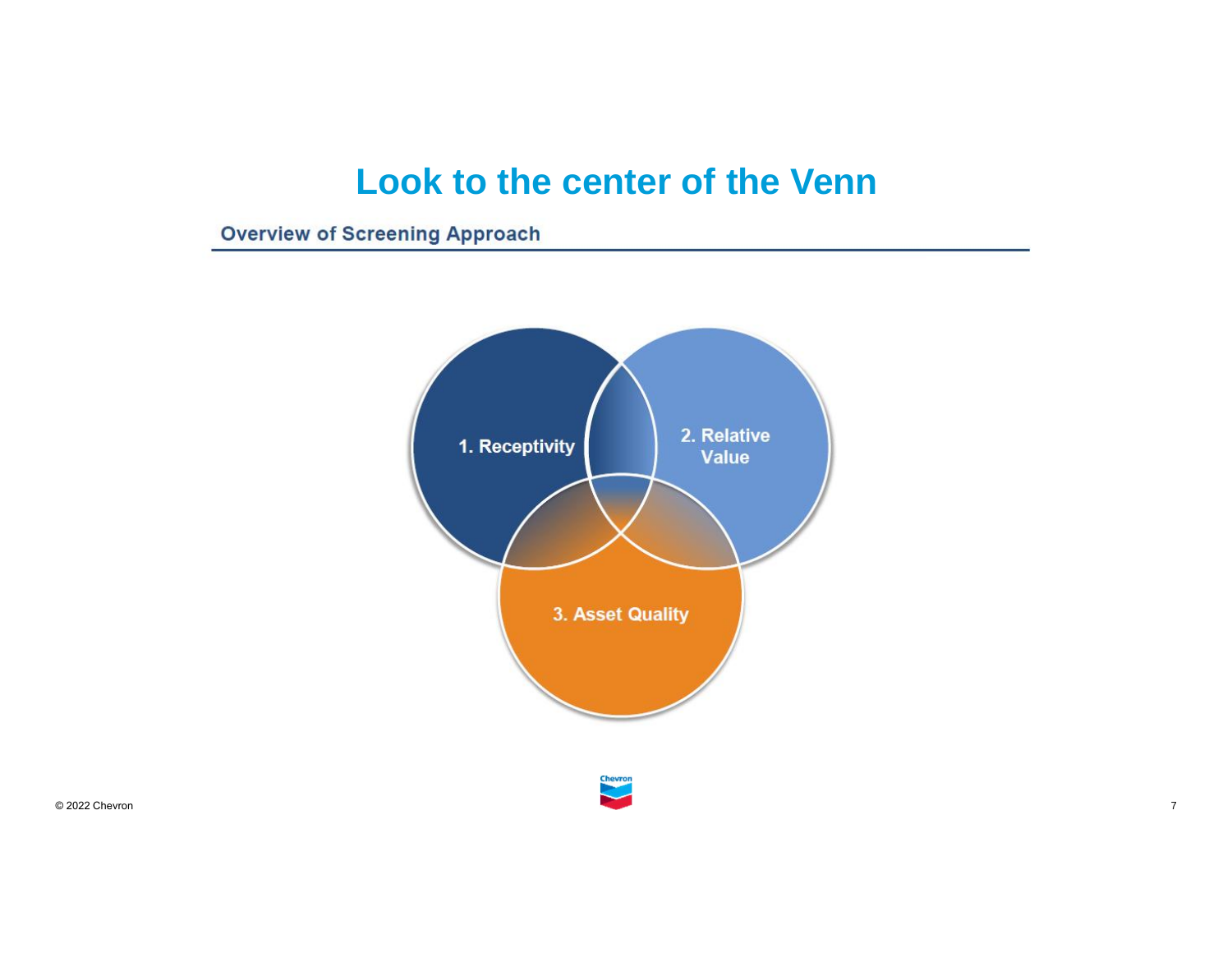### **Where we can win**

**Our approach:** A series of filters is applied in collaboration with segments to narrow the large opportunity set and to provide transparent rationale for recommendations. Todayís lower-performing opportunities continue to be monitored.

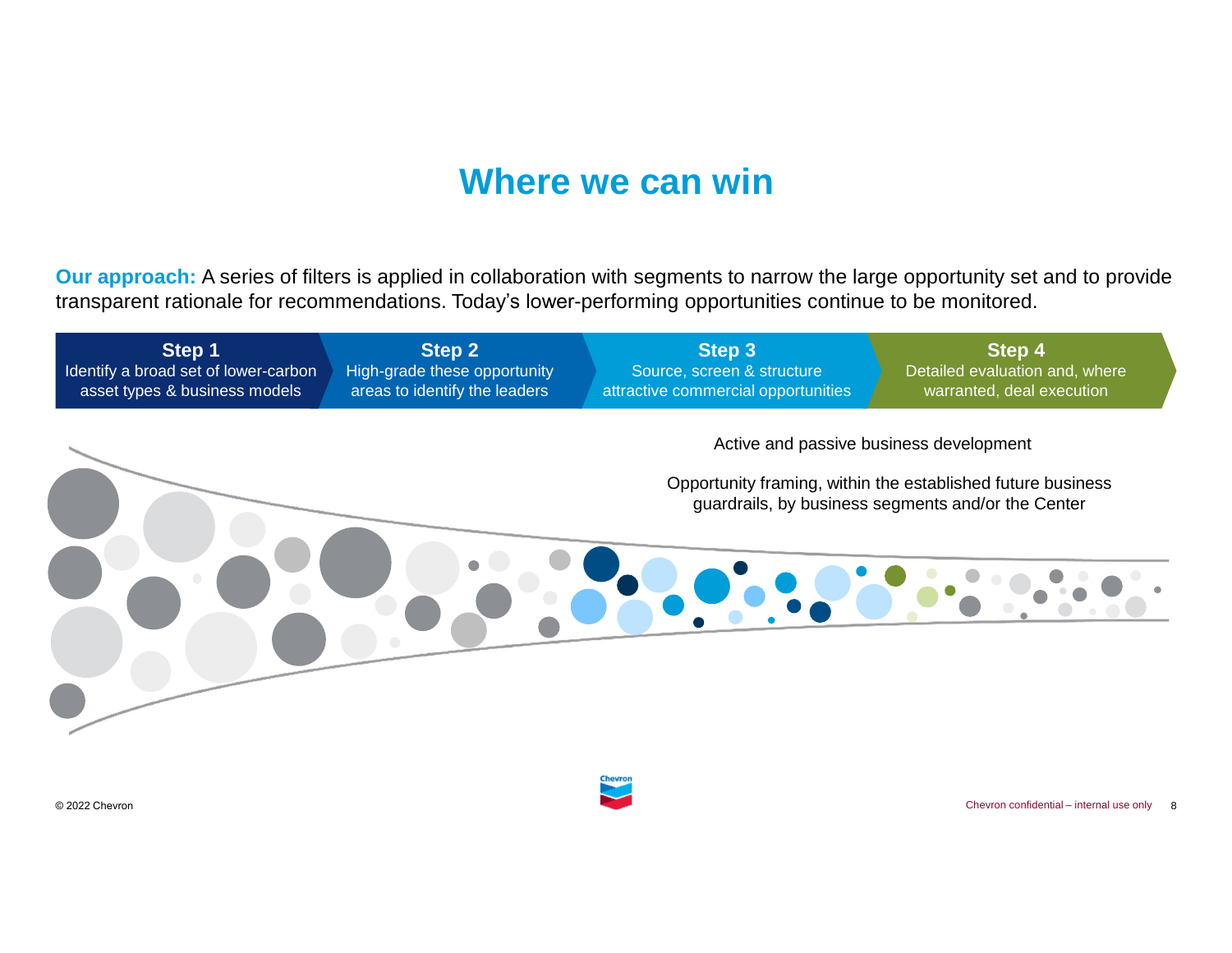## **What is carbon capture, utilization, and storage (CCUS)?**

#### **CCUS process**

**Carbon capture** where CO<sub>2</sub> is captured before it enters atmosphere

Utilization where CO<sub>2</sub> is reused to produce low or<br>negative emissions products such as cement, steel,<br>chemicals, plastics, and fuels *or*... negative emissions products such as cement, steel,

**Storage** where CO<sub>2</sub> is permanently stored underground

### **Safe and effective CO<sup>2</sup> injection and storage** ï

- Large-scale injection & storage of  $CO<sub>2</sub>$  working safely and effectively for decades in oil & gas production
- Chevron helped pioneer CO2 injection into oil formations for enhanced recovery approximately 40 years ago
- Safely operating CO<sub>2</sub> pipeline in Colorado for 35 years

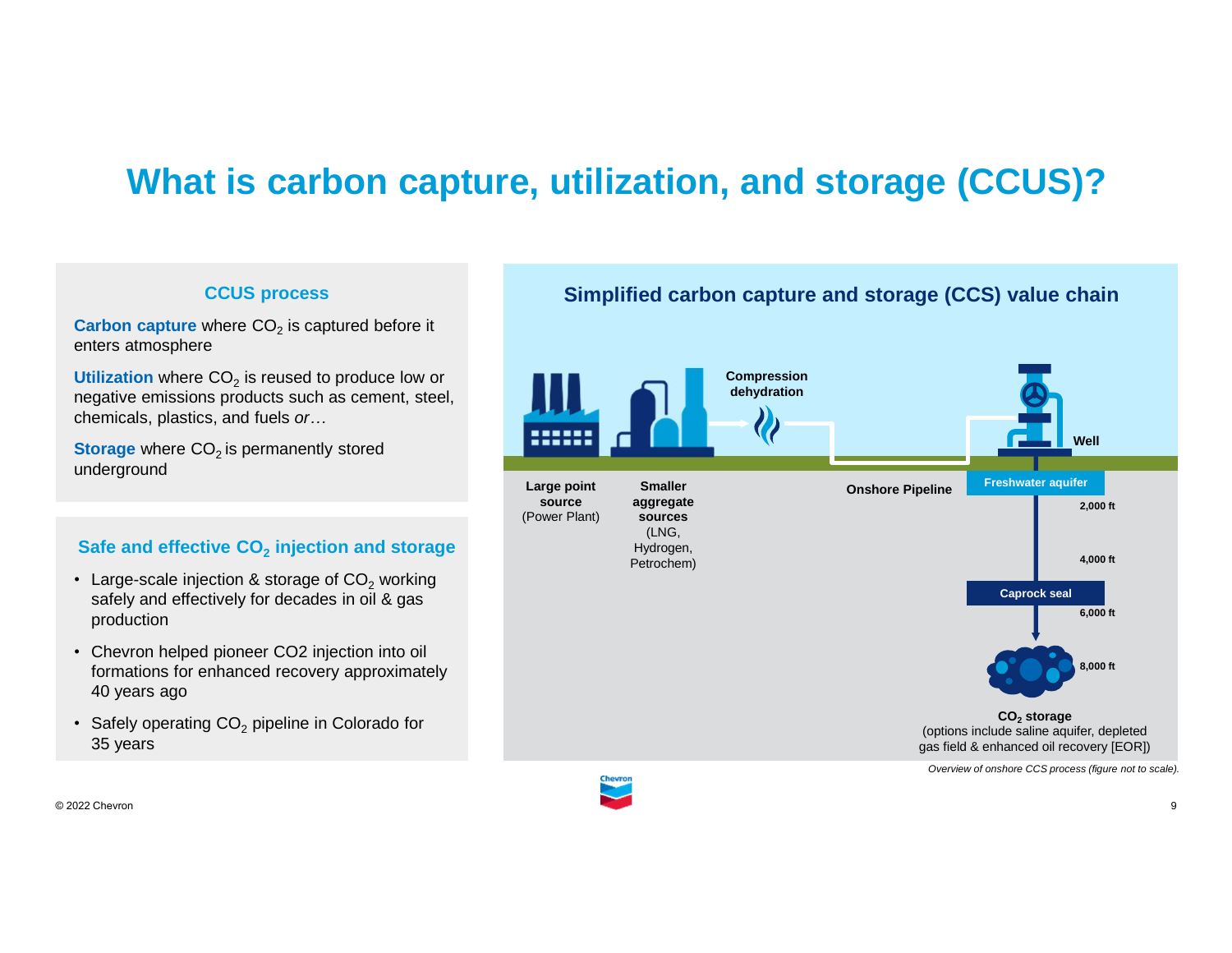## **Driving hydrogen solutions for harder-to-abate sectors**



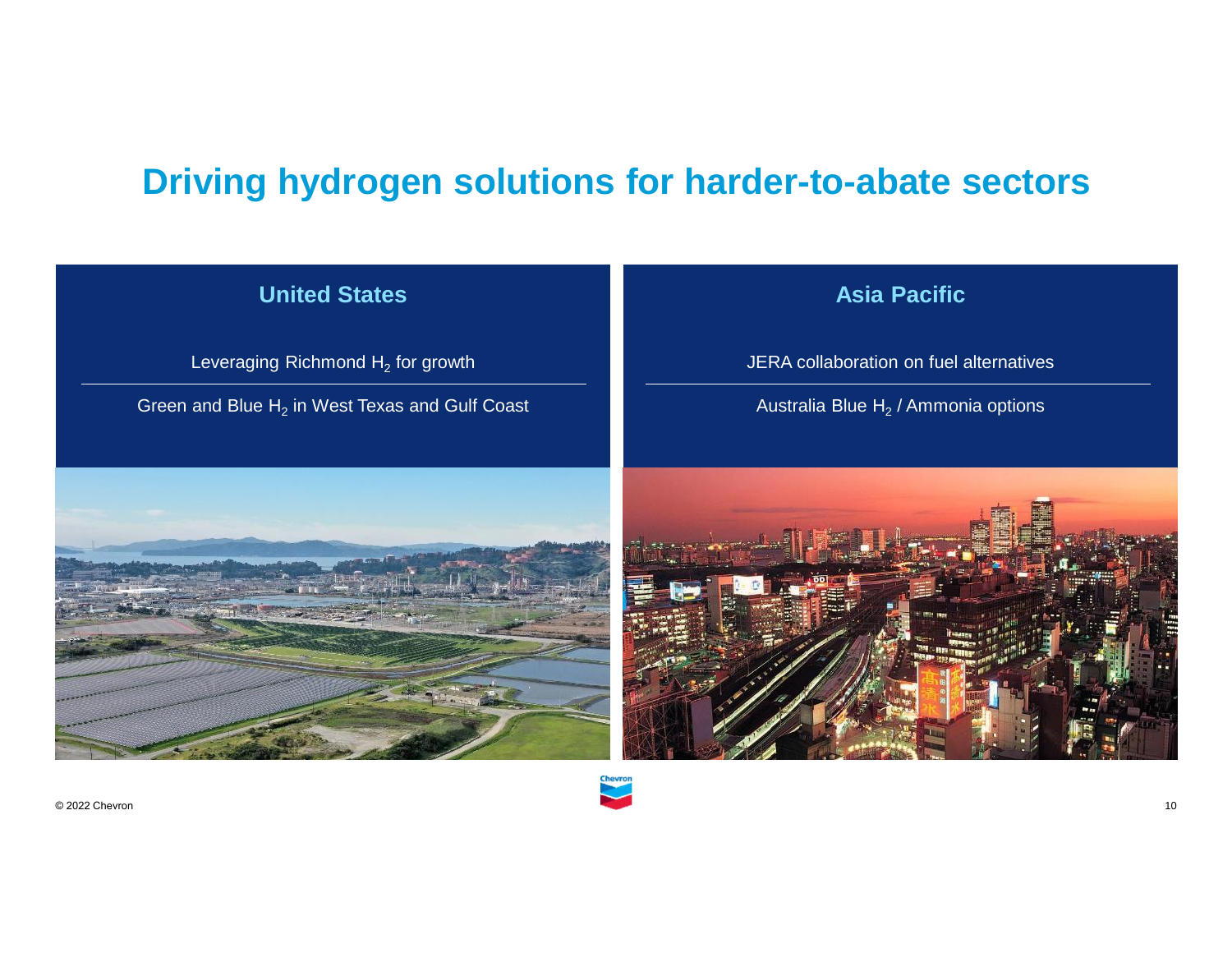## **Scaling our CCUS business**



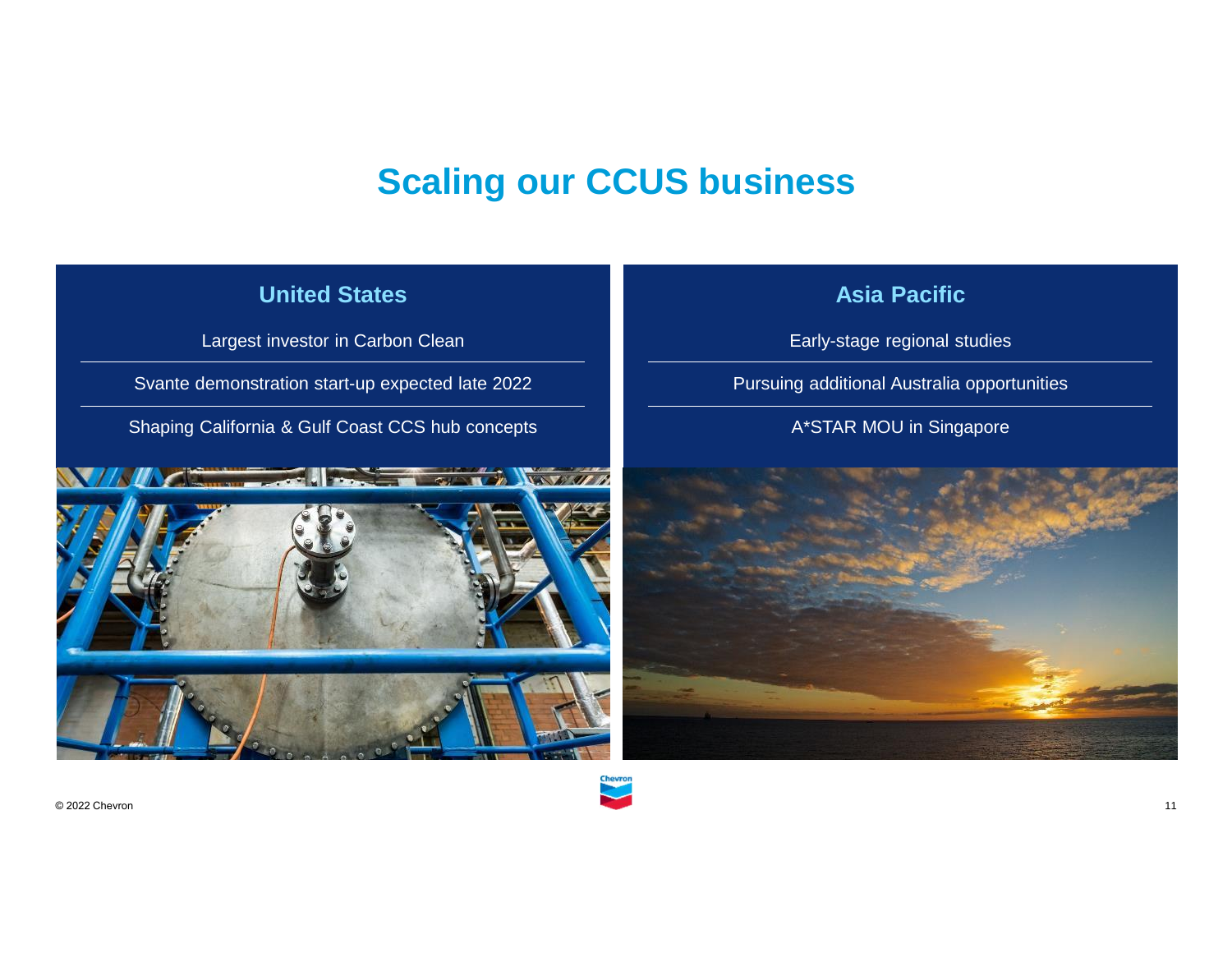### **Chevron New Energies announced MOU to join Talos Energy and Carbonvert in an expanded joint venture to develop the Bayou Bend CCS hub offshore TX**



### **Partnering to accelerate solutions**

- Chevron New Energies joins Talos Energy and Carbonvert in MOU for joint venture to develop the Bayou Bend CCS hub offshore the Texas Gulf Coast
- First and only offshore lease in the U.S. dedicated to CO2 sequestration.
- **Over 40,000 gross acres near Port** Arthur, Texas
- Potential to sequester 225 to 275 million metric tons of CO2 from area industry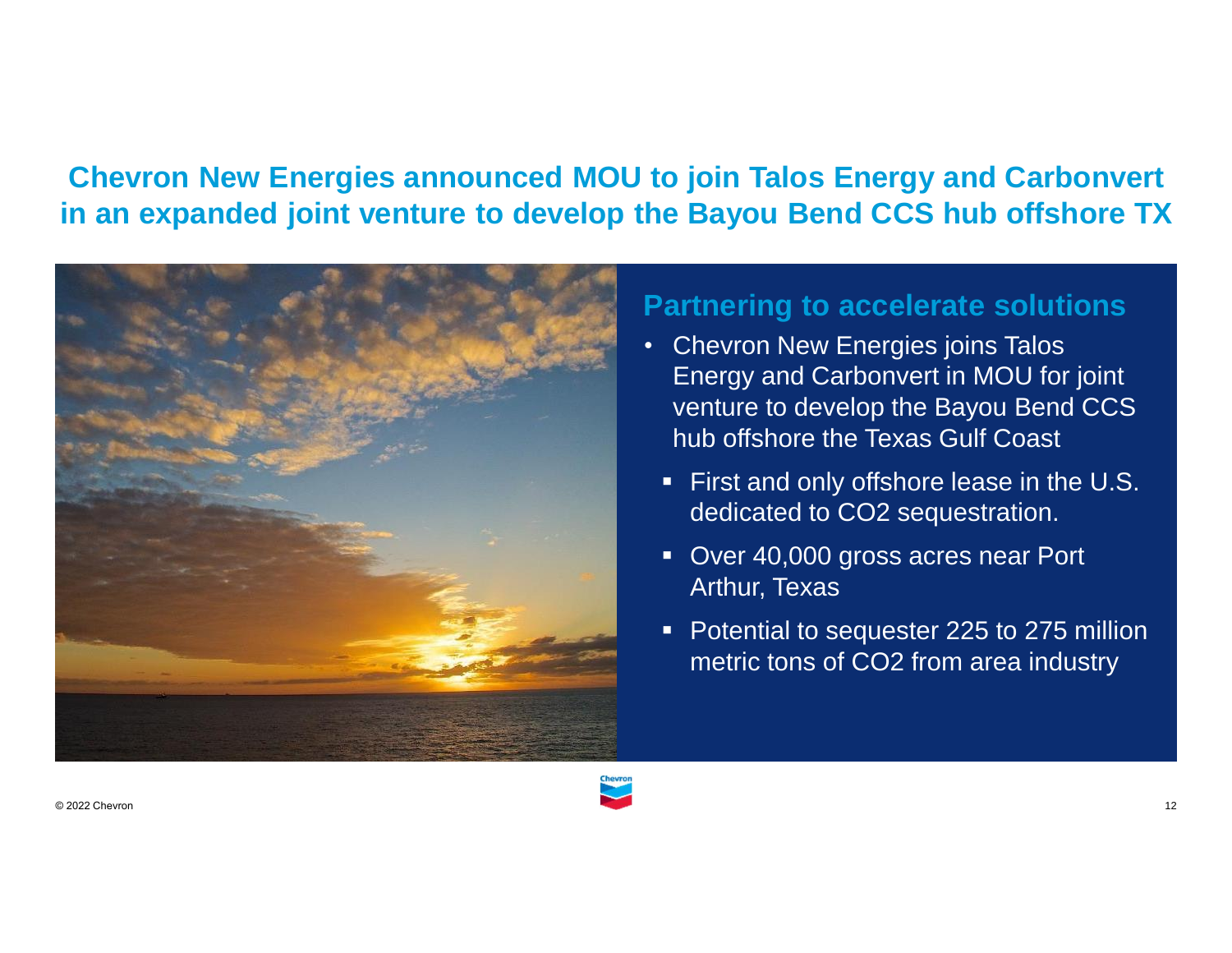### **Generating value through offsets**

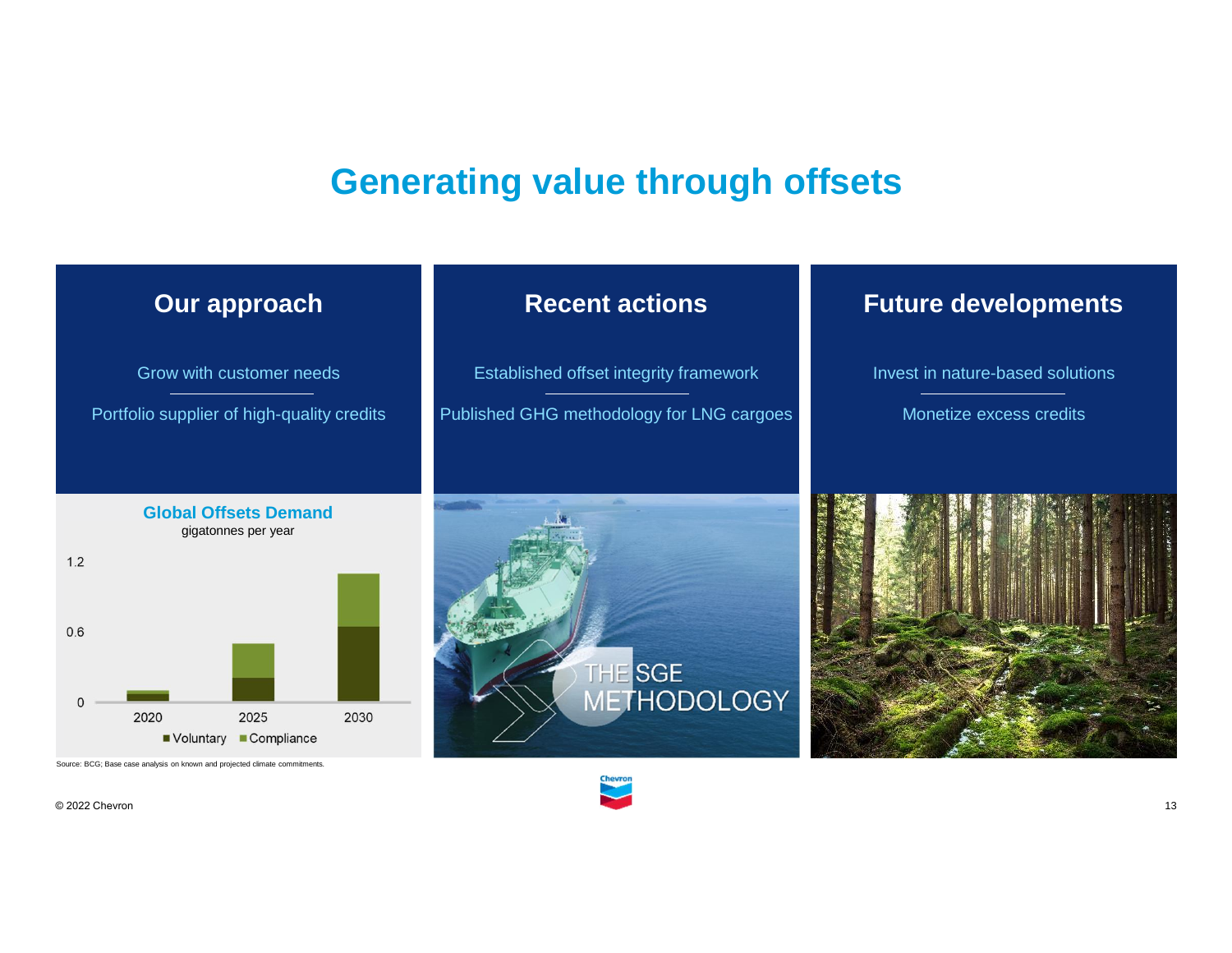## **Growing our Emerging businesses**

| <b>Offshore Wind</b>                                                                                                                                                                                                                                                                                                                   | <b>Geothermal</b>                                                                                                                                                                                                                                                                                                                     |  |  |
|----------------------------------------------------------------------------------------------------------------------------------------------------------------------------------------------------------------------------------------------------------------------------------------------------------------------------------------|---------------------------------------------------------------------------------------------------------------------------------------------------------------------------------------------------------------------------------------------------------------------------------------------------------------------------------------|--|--|
| Selectively look at opportunities with value chain<br>linkages (e.g. lower carbon power solutions for<br>production assets, enable CNE opportunities)<br>Looking at strategic geographies: Near term<br>$\bullet$<br>focus CA, followed by U.S. Gulf Coast and<br>Japan<br>Leverage core competencies, partners, markets<br>and assets | Strategically commercialize and grow<br>business at scale<br>Leverage novel geothermal technologies<br>to access greater resources and scale<br>Focused on North America and Asia<br><b>BASELOAD</b><br>CAPITAL<br><b>Pacific markets</b><br>Leverage core competencies, partners,<br><b>Eavor</b><br>markets, investments and assets |  |  |
| Invest in innovative companies                                                                                                                                                                                                                                                                                                         |                                                                                                                                                                                                                                                                                                                                       |  |  |

**Develop pilots/projects and commercial roadmaps**

**Strategic partnerships**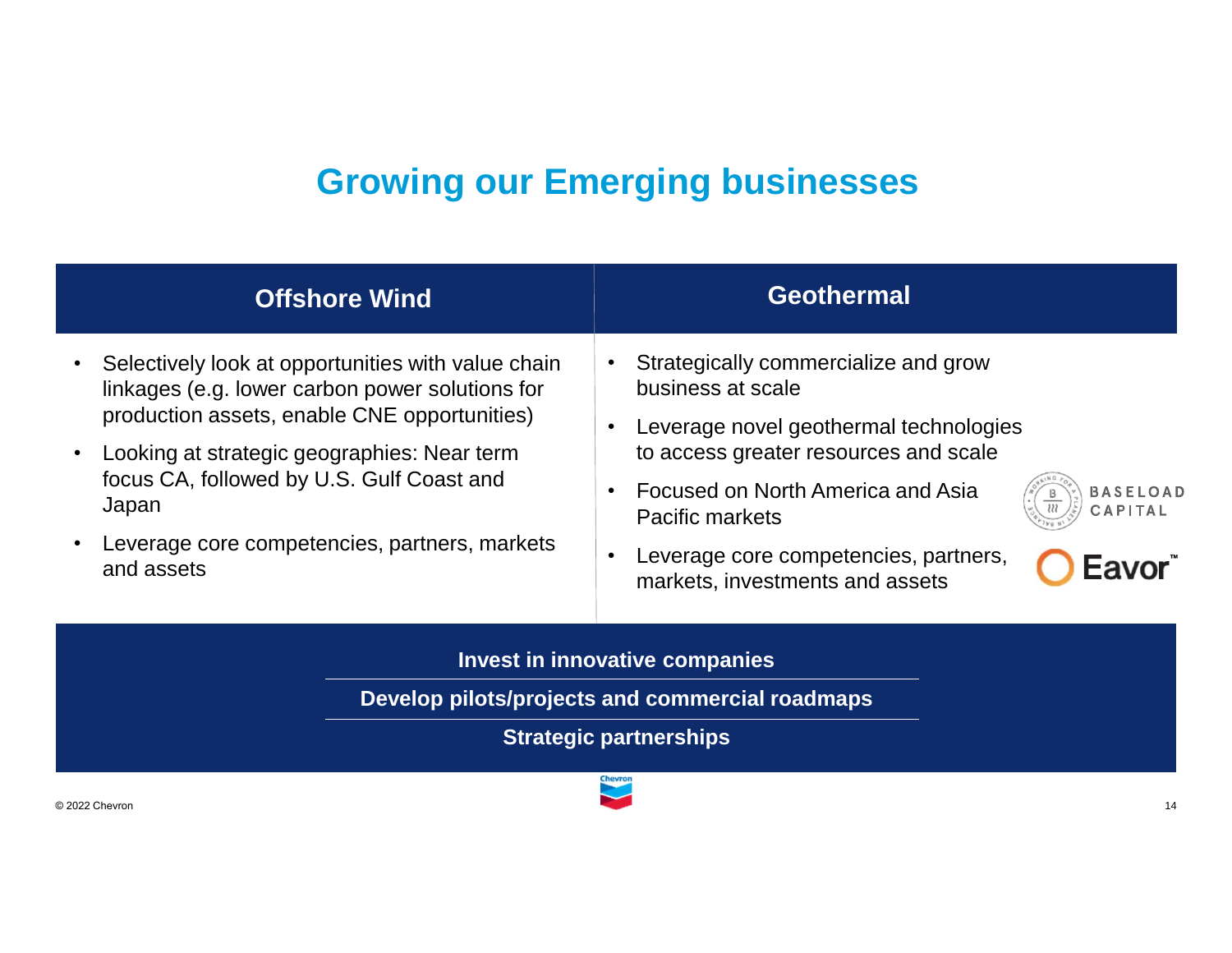## **Advancing technology for lower carbon businesses**

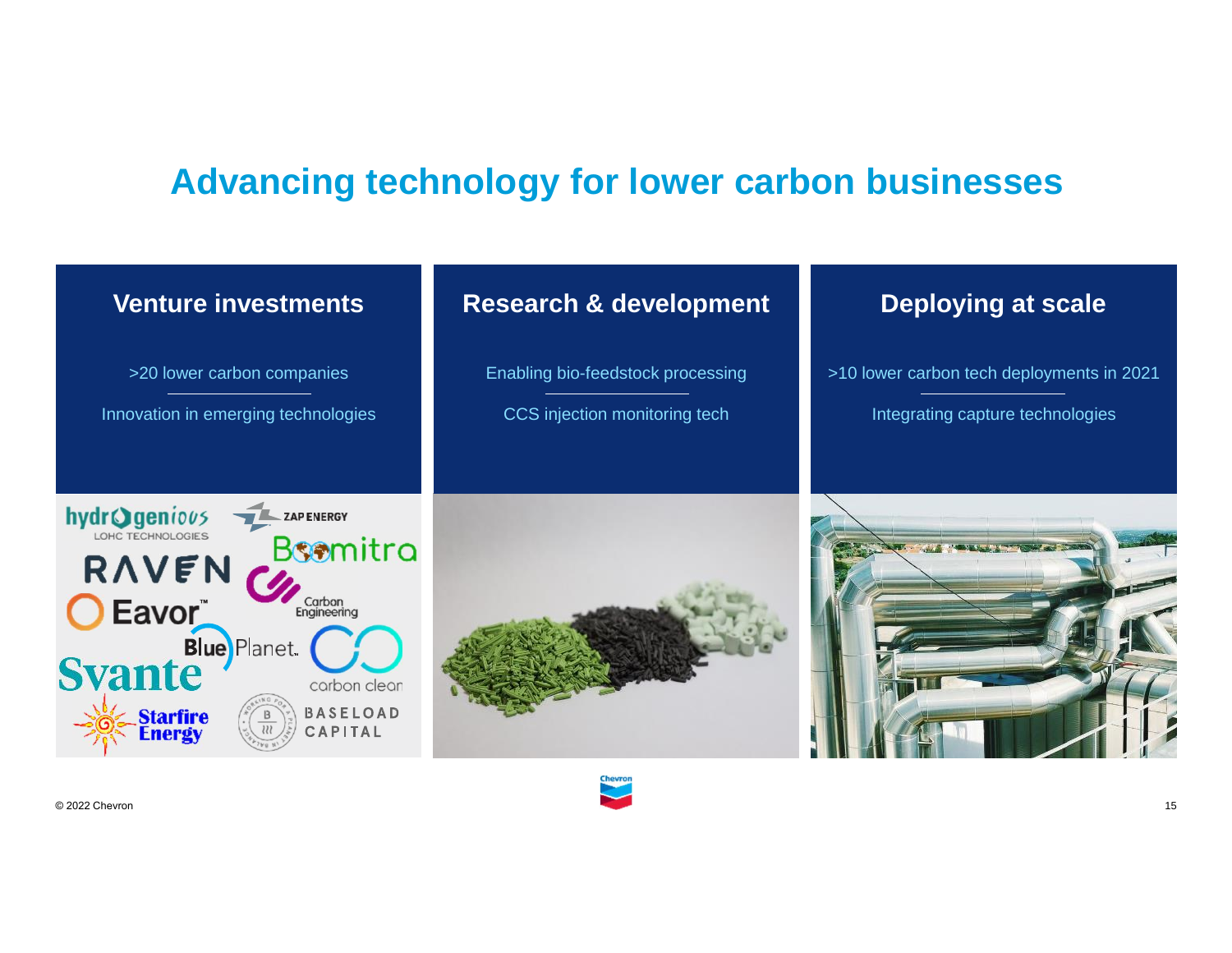### **Enablers to a lower carbon future**